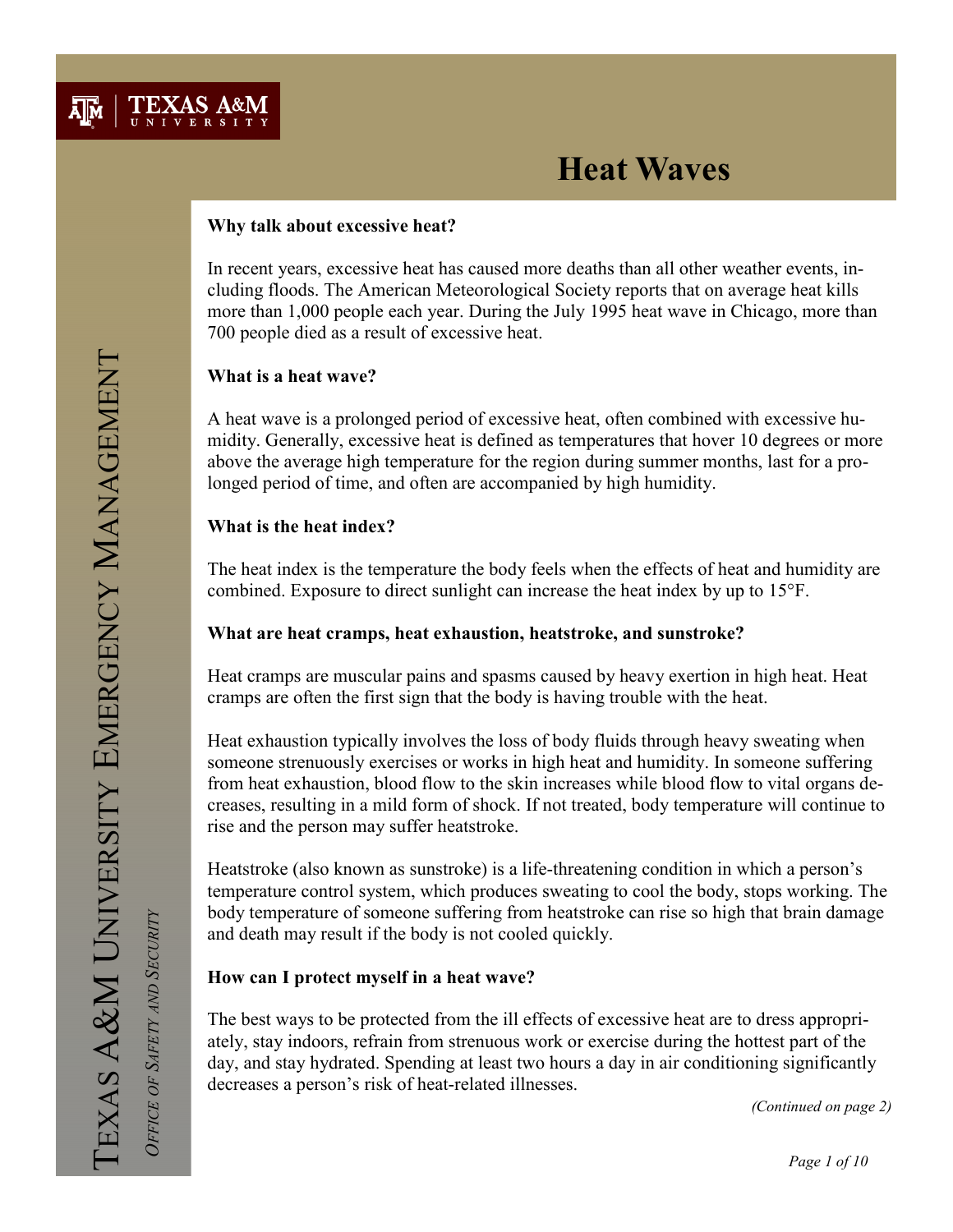#### (Continued from page 1)

Heat can kill by pushing the human body beyond its limits. Under normal conditions, the body's internal thermostat produces perspiration that evaporates and cools the body. However, in excessive heat and high humidity, evaporation is slowed and the body must work extra hard to maintain a normal temperature.

Elderly people, young children, and those who are sick or overweight are more likely to become victims of excessive heat. Because men sweat more than women do, they become more quickly dehydrated and are more susceptible to heat illness. The duration of excessive heat plays an important role in how people are affected by a heat

wave. Studies have shown a significant rise in heat-related illnesses when excessive heat lasts more than two days.

People living in urban areas may be at greater risk from the effects of a prolonged heat wave than are people living in rural regions. An increased health problem, especially for those with respiratory difficulties, can occur when stagnant atmospheric conditions trap pollutants in urban areas, thus adding unhealthy air to excessively hot temperatures. In addition, asphalt and concrete store heat longer and gradually release heat, resulting in significantly higher temperatures, especially at night—an occurrence known as the "urban heat island effect."

Pets, horses, and livestock are also susceptible to difficulties from excessive heat. Animals do not perspire and rely on panting, wetting down, shade, cool earth, and drinking water for cooling. Animals cannot explain their needs, so it is up to people to take extra care that during heat waves, their needs are met.

### What is the best source of information in a heat wave?

Local radio, television stations, and NOAA Weather Radio are the best sources of information in a heat wave.

NOAA Weather Radio is the prime alerting and critical information delivery system of the National Weather Service (NWS). NOAA Weather Radio broadcasts warnings, watches, forecasts, and other hazard information 24 hours a day over more than 650 stations in the 50 states, adjacent coastal waters, Puerto Rico, the U.S. Virgin Islands, and the U.S. Pacific territories. The NWS encourages people to buy a weather radio equipped with the Specific Area Message Encoder (SAME) feature. This feature automatically alerts you when important excessive heat information is issued for your area. Information on NOAA Weather Radio is available from your local NWS office or at www.nws.noaa.gov/nwr.

(Continued on page 3)

OFFICE OF SAFETY AND SECURITY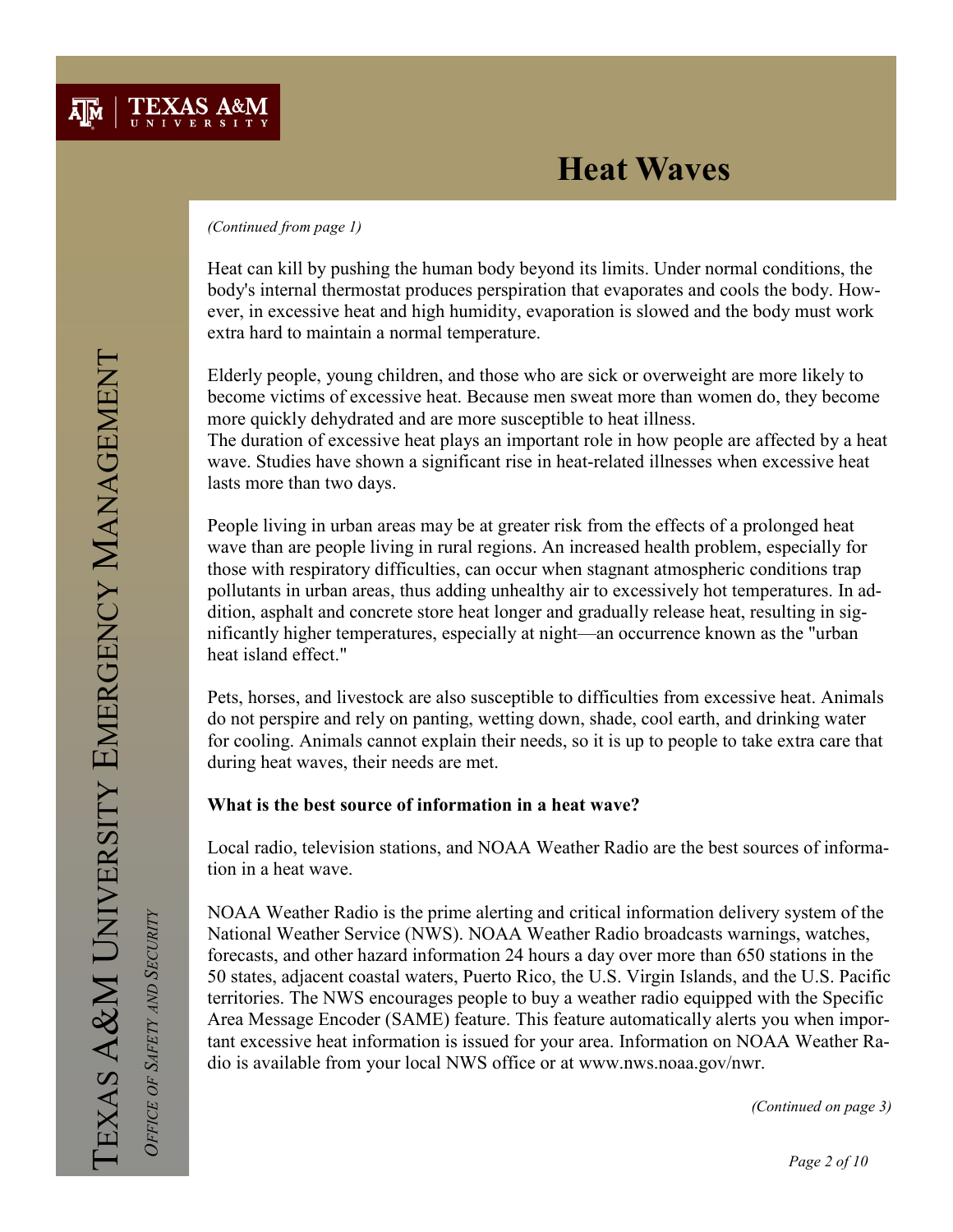

(Continued from page 2)

### Watch, Warning, Advisory

The National Weather Service issues alerts for excessive heat on a county-by-county basis. The alerts are broadcast on NOAA Weather Radio and on local radio and television stations. The parameters of an excessive heat watch, warning, and advisory vary by location.

Generally:

- Excessive Heat WATCH means conditions are favorable for an event to meet or exceed local excessive heat warning criteria in the next 12 to 48 hours.
- Excessive Heat WARNING means that heat values are forecast to meet or exceed locally defined warning criteria for at least two days.
- Excessive Heat ADVISORY means hazardous heat conditions have begun or will begin within 36 hours and, if caution is not exercised, they could become life threatening.

### Be Prepared for a Heat Wave Protect Yourself

For general preparedness, every household should create and practice a Family Disaster Plan and assemble and maintain a Disaster Supplies Kit. In addition, households at risk from heat waves should take precautions to stay safe in case one occurs. Review your Family Disaster Plan before summer heat is expected and be sure to stock additional water.

If you are at risk from excessive heat, you should:

- Discuss with members of your household the precautions they should take to stay safe in excessive heat. Everyone should know what to do in the places where they spend time. Some places may not be air conditioned or safe during a heat wave, so plan alternatives.
- If your home does not have air conditioning, choose other places you could go to get relief from the heat during the warmest part of the day. Schools, libraries, theaters, and other community facilities often provide air-conditioned refuge on the hottest days. See if your area designates cooling centers. Air conditioning provides the safest escape from excessive heat. During the 1995 Midwest heat wave, most deaths happened to people who were not in air conditioned places.
- Plan how you can change daily activities to avoid strenuous work during the warmest part of the day. Ill effects of heat can quickly overcome the healthiest people, if they perform strenuous work during the warmest parts of the day. Symptoms of dehydration are not easily recognized and are often confused with symptoms of other conditions. Dehydration occurs fast and makes you ill very quickly.

(Continued on page 4)

OFFICE OF SAFETY AND SECURITY

OFFICE OF SAFETY AND SECURITY

Page 3 of 10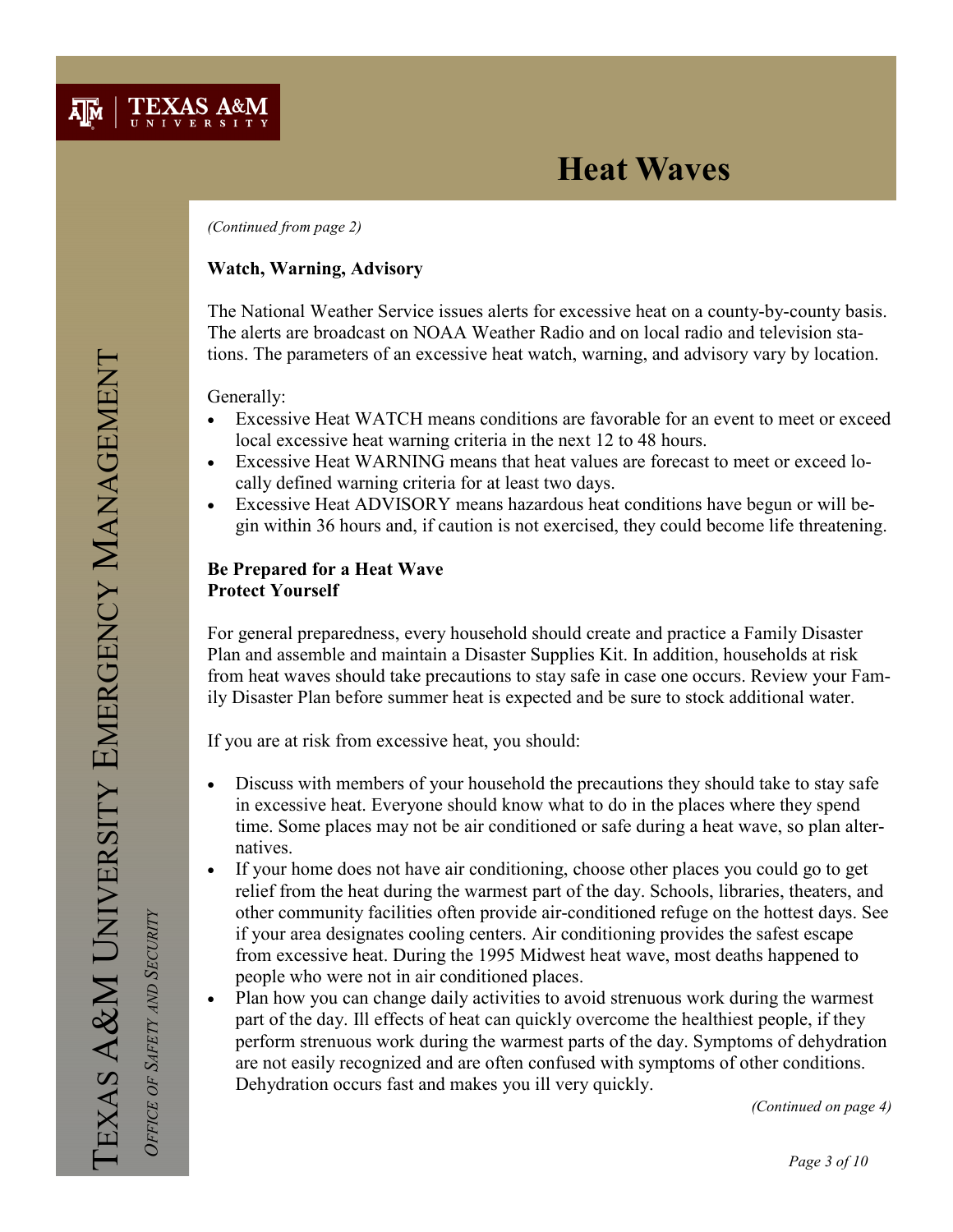#### (Continued from page 3)

- Discuss with a physician any concerns about members of the household who are taking medications or have medical conditions that may cause poor blood circulation or reduced ability to tolerate heat. A physician can advise you about temporary changes to medication or other activities that can relieve the effects of heat.
- Plan to check on family, friends, and neighbors who do not have air conditioning or who spend much of their time alone. Elderly persons who live alone or with a working relative might need assistance on hot days. The majority of people who died because of the 1995 Midwest heat wave were persons who were alone.
- Plan to wear lightweight, light-colored clothing. Light colors will reflect away the sun's rays more than dark colors, which absorb the sun's rays.
- Get training. Take an American Red Cross first aid course to learn how to treat heat emergencies and other emergencies. Everyone should know how to respond, because the effects of heat can happen very quickly.
- Ensure that your animals' needs for water and shade are met. Bring companion animals into cooler areas.

## What to Do During a Heat Wave

During a heat wave, you should:

- Listen to NOAA Weather Radio or local radio or television stations for up-to-date information.
- Never leave children or pets alone in closed vehicles. Temperatures inside a closed vehicle can reach more than 140°F (60°C) within minutes. Exposure to such high temperatures can kill in minutes. Even on days that feel pleasantly warm outside, temperatures in a closed vehicle can raise high enough to kill children and pets.
- Slow down. Avoid strenuous activity. Reduce, eliminate, or reschedule strenuous activities. High-risk individuals should stay in cool places. Get plenty of rest to allow your natural "cooling system" to work. If you must do strenuous activity, do it during the coolest part of the day, which is usually in the early morning. Many heat emergencies are experienced by people exercising or working during the hottest part of the day.
- Take frequent breaks if you must work outdoors. Frequent breaks, especially in a cool area, can help people tolerate heat better.
- Use a buddy system when working in excessive heat. Partners can keep an eye on each other and can assist each other when needed. Sometimes exposure to heat can cloud judgment, and, if you work alone, you may not notice this.
- Watch for signs of heat exhaustion and heatstroke.
- Avoid too much sunshine. Sunburn slows the skin's ability to cool itself. The sun will also heat the inner core of your body, resulting in dehydration. Use a sunscreen lotion with a high sun-protection factor (SPF) rating.

(Continued on page 5)

 OFFICE OF SAFETY AND SECURITY OFFICE OF SAFETY AND SECURITY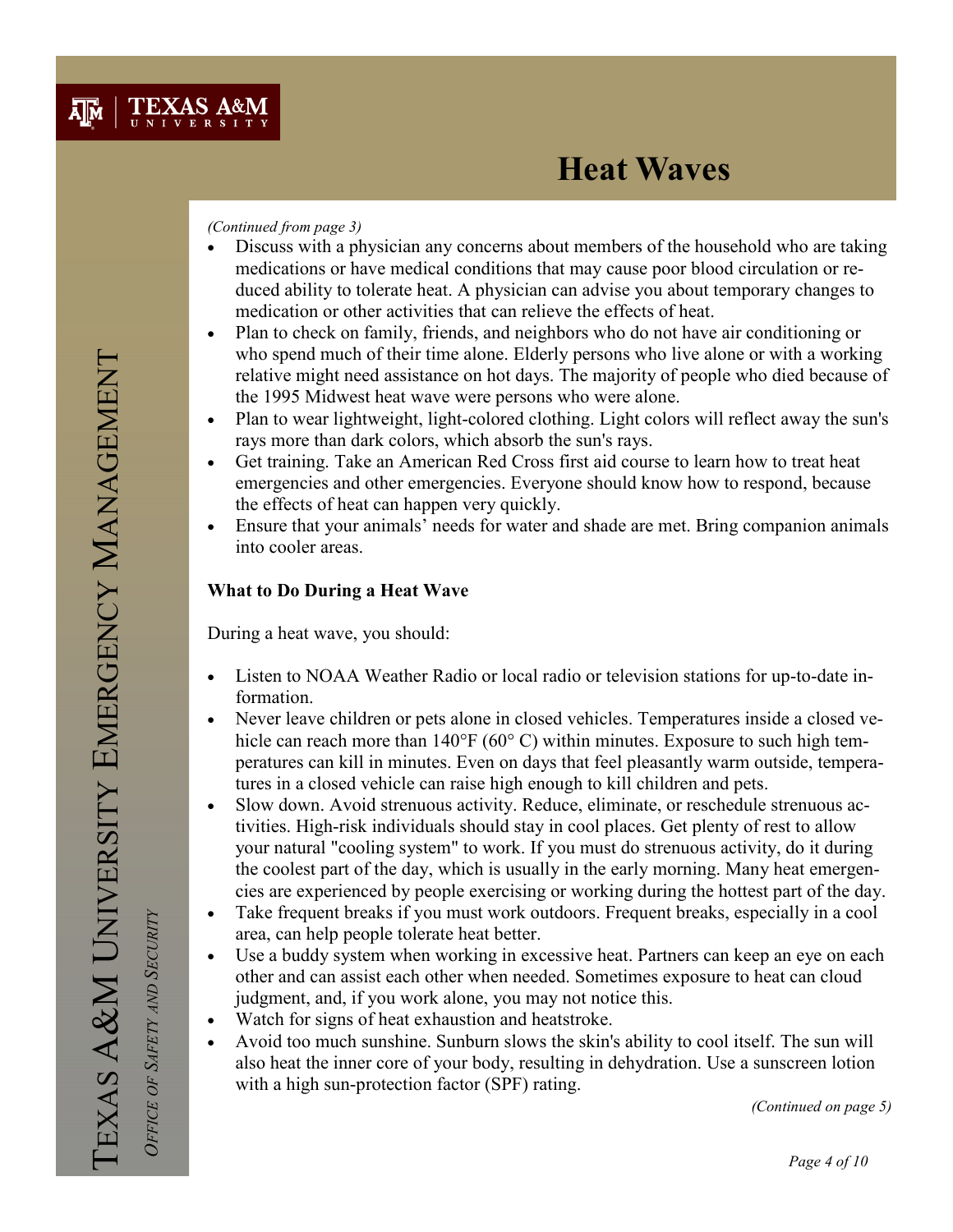#### (Continued from page 4)

- Postpone outdoor games and activities. Excessive heat can threaten the health of athletes, staff, and spectators of outdoor games and activities.
- Avoid extreme temperature changes. A cold or even a cool shower taken immediately after coming indoors from hot temperatures can result in hypothermia, particularly for elderly and very young people.
- Stay indoors as much as possible. If air conditioning is not available, stay on the lowest floor, out of the sunshine. Even in the warmest weather, staying indoors, out of sunshine, is safer than long periods of exposure to the sun.
- Keep heat outside and cool air inside. Close any registers that may allow heat inside. Install temporary reflectors, such as aluminum foil-covered cardboard, in windows and skylights to reflect heat back outside.
- Conserve electricity not needed to keep you cool. During periods of excessive heat, people tend to use a lot more power for air conditioning. Conserve electricity not used to keep you cool so power can remain available and reduce the chance of a communitywide outage.
- Vacuum air conditioner filters weekly during periods of high use. Air conditioner filters can become clogged or filled with dirt, making them less efficient. Keeping them clean will allow your air conditioner to provide more cool air.
- If your home does not have air conditioning, go to a public building with air conditioning each day for several hours. Air conditioned locations are the safest places during excessive heat because electric fans do not cool the air. Fans do help sweat evaporate, which gives a cooling effect. However, when temperatures exceed  $90^{\circ}$  F (32 $^{\circ}$  C), fans become ineffective in reducing heat-related illness.
- Dress appropriately:
	- Wear loose-fitting, lightweight, light-colored clothing that will cover as much skin as possible. Lightweight, light-colored clothing reflects heat and sunlight and helps maintain normal body temperature. Cover as much skin as possible to avoid sunburn and the over-warming effects of sunlight on your body.
	- Protect your face and head by wearing a wide-brimmed hat. A hat will keep direct sunlight off your head and face. Sunlight can burn and warm the inner core of your body.
- Drink plenty of fluids even if you do not feel thirsty. Drink regularly and often. Your body needs water to keep cool. Water is the safest liquid to drink during heat emergencies. Injury and death can occur from dehydration, which can happen quickly and be unnoticed until too late. Symptoms of dehydration are often confused with symptoms of other conditions.
- People who have epilepsy or heart, kidney, or liver disease; who are on fluid restricted diets; or who have a problem with fluid retention should consult a doctor before increasing liquid intake.
- Avoid drinks with alcohol or caffeine. They can make you feel good for a little while,

(Continued on page 6)

OFFICE OF SAFETY AND SECURITY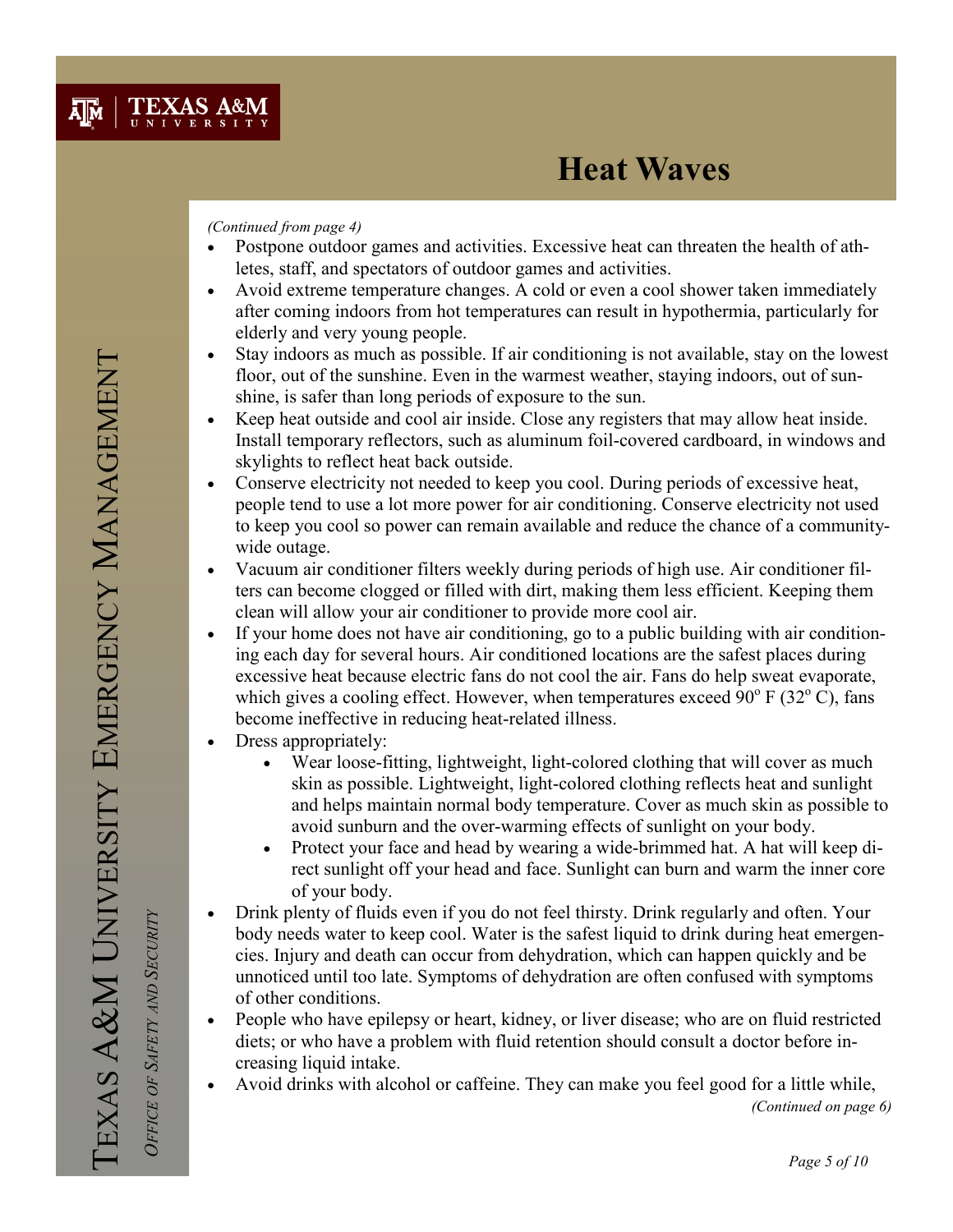#### (Continued from page 5)

but they make the heat's effects on your body worse. This is especially true about beer, which actually dehydrates the body.

- Eat small meals and eat more often. Large, heavy meals are more difficult to digest and cause your body to increase internal heat to aid digestion, worsening overall conditions. Avoid foods that are high in protein, such as meats and nuts, which increase metabolic heat.
- Avoid using salt tablets unless directed to do so by a physician. Salt causes the body to retain fluids, resulting in swelling. Salt impedes sweating, which helps keep you cool.
- Check on your animals frequently to ensure that they are not suffering stress from the heat. Make sure they are indoors or in the shade. Use fans to cool areas that are not air conditioned or open to breezes. Provide plenty of water for drinking as well as for cooling the animals. If you see signs of heat stress, call your veterinarian. Very young and older animals, as well as animals with short snouts, are more susceptible to problems with heat.

## How to Make Your Home Safer for Occupants in a Heat Wave

To make your home safer during a heat wave, you should:

- Install window air conditioners snugly. Insulate spaces around air conditioners for a tighter fit. An air conditioner with a tight fit around the windows or wall openings will make less noise and allow less hot air in from the outside.
- Make sure your home is properly insulated. This will help you to conserve electricity and reduce your home's power demands for air conditioning. Put weather stripping around doors and windows to keep cool air inside.
- Consider keeping storm windows installed throughout the year. Storm windows can keep the heat out of a house in the summer the same way they keep the cold out in the winter.
- Check air-conditioning ducts for proper insulation. Insulation around ducts prevents cool air from leaking and keeps it directed through the vents.
- Protect windows from the sun. Hang shades, draperies, awnings, or louvers on windows receiving morning or afternoon sun. Outdoor awnings or louvers can reduce the heat entering the house by as much as 80 percent.
- Use an attic fan. If you have a fan installed to vent warm air out of your attic, use it to help keep your home cool.
- Check buildings that house animals.

OFFICE OF SAFETY AND SECURITY

OFFICE OF SAFETY AND SECURITY

(Continued on page 7)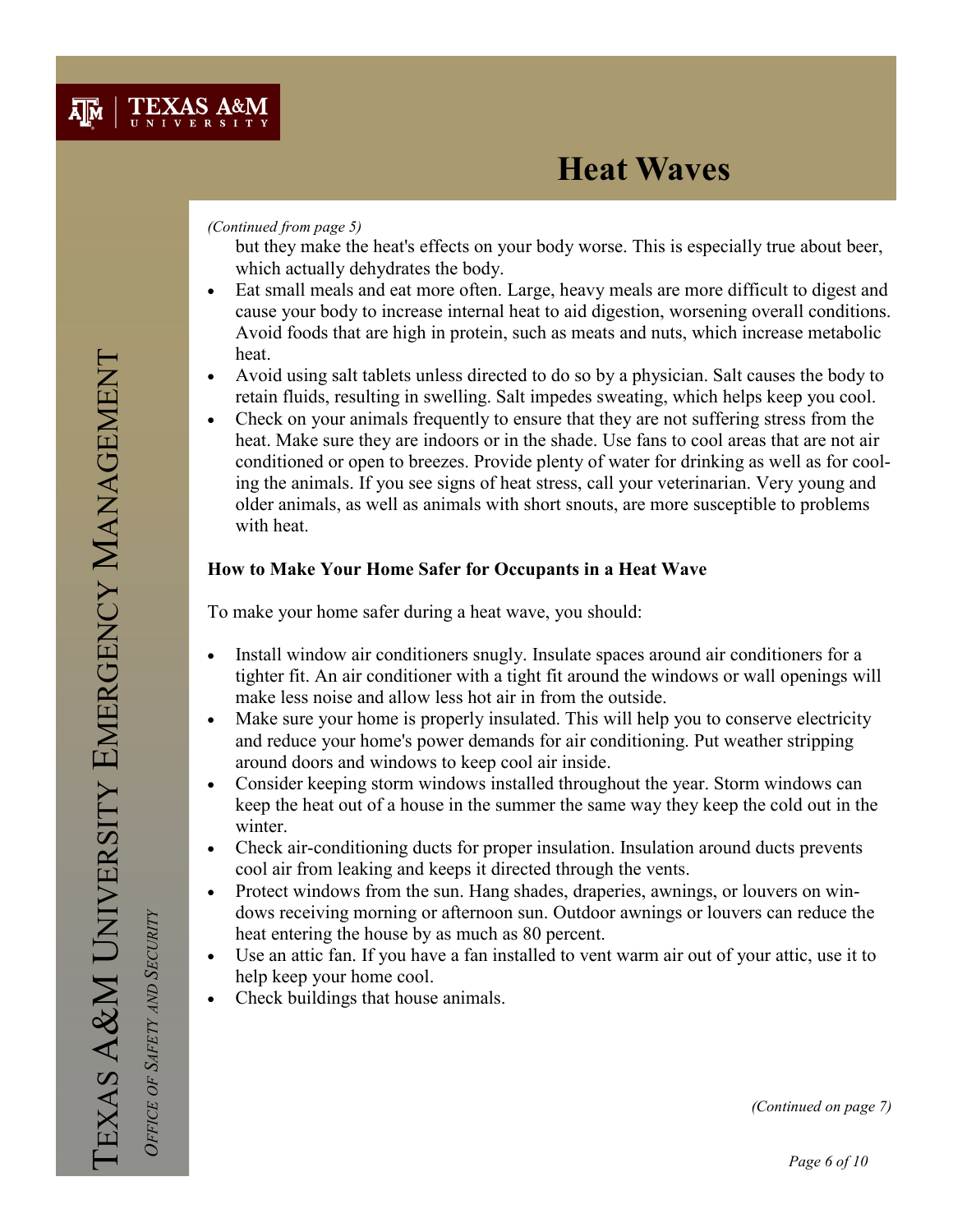

(Continued from page 6)

### How to Recognize and Treat Heat Exhaustion and Heatstroke

### Heatstroke

The signs of heatstroke in a person are hot, red skin; changes in consciousness; rapid, weak pulse; and rapid, shallow breathing. A person experiencing heatstroke can have a very high body temperature—sometimes as high as 105°F (41° C). If the person was sweating from heavy work or exercise, the skin may be wet; otherwise, it will feel dry.

Heatstroke is a life-threatening situation. If you suspect someone is suffering from heatstroke, call 9-1-1 or your local emergency number immediately. Move the person to a cooler place. Quickly cool the person's body— immerse it in a cool bath or wrap it in wet sheets and fan it. Watch for signs of breathing problems. Keep the person lying down and continue to cool the body any way you can. If the person refuses water, is vomiting, or exhibits changes in the level of consciousness, do not give him or her anything to eat or drink.

Do not give liquids that contain alcohol or caffeine because they can cause further dehydration, making conditions worse.

### Heat Exhaustion

The signs of heat exhaustion in a person are cool, moist, pale, or flushed skin; heavy sweating; headache; nausea or vomiting; dizziness; and exhaustion. A person experiencing heat exhaustion may have a normal body temperature, or it is likely to be rising.

If you suspect someone is suffering from heat exhaustion, move the person to a cooler place. Remove or loosen tight clothing and apply cool, wet cloths, such as towels or sheets dipped in water. If the person is conscious, give him or her cool water to drink. Make sure the person drinks slowly. Give a half glass of cool water every 15 minutes. Let the person rest in a comfortable position, and watch carefully for changes in his or her condition.

Do not give liquids that contain alcohol or caffeine because they can cause further dehydration, making conditions worse.

### Heat Cramps

Heat cramps are muscle spasms that are caused by excessive sweating that results in a deficiency of salt. Although not as serious as heat exhaustion or heatstroke, heat cramps sometimes precede them. If someone is suffering from heat cramps, move the person to a cooler (Continued on page 8)

OFFICE OF SAFETY AND SECURITY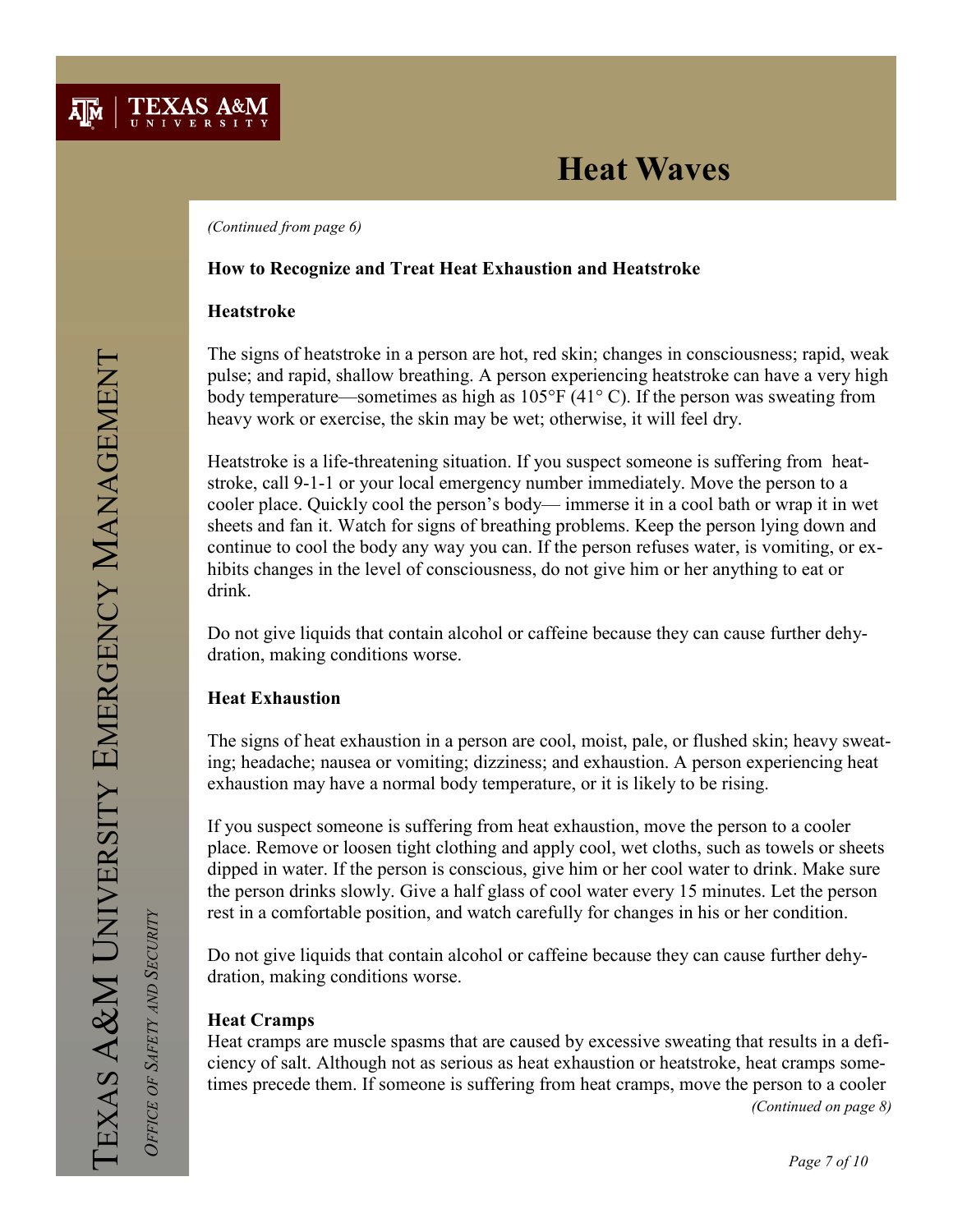#### (Continued from page 7)

place and have him or her rest in a comfortable position. Lightly stretch the affected muscle and replenish fluids. Give a half glass of cool water every 15 minutes.

Do not give liquids that contain alcohol or caffeine because they can cause further dehydration, making conditions worse.

### Heat Stroke in Animals

Animals are also susceptible to heat stroke, or hyperthermia, which is considered an emergency as it is with people. Signs in animals include excessive panting; increased body temperature, heart rate, or respiratory rate; unusual salivation; collapse, stupor, seizures, or coma; redder than normal mucous membrane (gums, for example); or capillary refill that is too fast. Be aware also of signs of dehydration, which is also an emergency.

For more information about first aid for cats and dogs, refer to Pet First Aid, by Barbara Mammato, DVM, MPH, a handbook sponsored by the American Red Cross and The Humane Society of the United States. For information about other animals, talk with your veterinarian.

If you suspect heat stroke, get the animal out of direct heat and spray it with cool water or place water-soaked towels on its head, neck, feet, chest, and abdomen. The consequences of heat stroke may be life-threatening, but might not be visible to you for several hours, so take the animal to your nearest veterinary hospital right away.

### Facts and Fiction

Fiction: Beer and other alcoholic beverages satisfy thirst in excessive heat. Facts: Although beer and alcoholic beverages appear to satisfy thirst, they actually cause further body dehydration. You should limit your intake of alcoholic beverages in excessive heat. Drink plenty of water. Your body needs water to keep cool. Drink plenty of fluids even if you do not feel thirsty. (People who have epilepsy or heart, kidney, or liver disease; are on fluid restricted diets; or have a problem with fluid retention should consult a physician before increasing their consumption of fluids.)

Fiction: It's always good to exercise, no matter how hot it is.

Facts: Many heat emergencies are experienced by people exercising or working during the hottest parts of the day. Reduce, eliminate, or reschedule strenuous activities. If you must do strenuous activity, do it during the coolest part of the day which is usually in the morning between 4:00 a.m. and 7:00 a.m.

(Continued on page 9)

OFFICE OF SAFETY AND SECURITY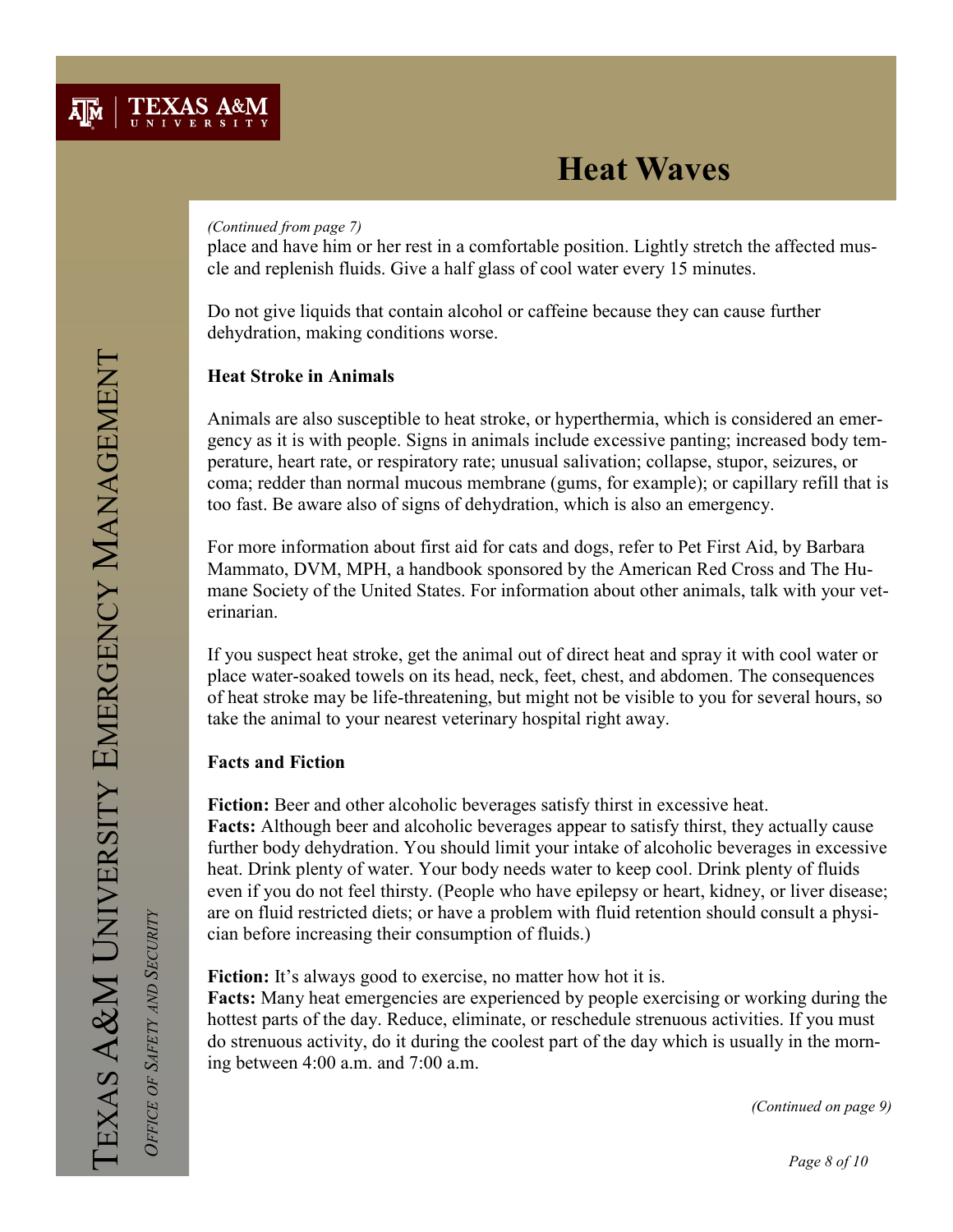

(Continued from page 8)

Fiction: A heatstroke (sunstroke) is not life-threatening.

Facts: A heatstroke or sunstroke is life threatening. If someone has heatstroke, his or her temperature control system, which produces sweat to cool the body, stops working. The body temperature can rise so high that brain damage and death may result if the body is not cooled quickly.

#### Fiction: You will get sunburned only on really hot days.

Facts: Sunburn (and tanning) results from exposure to ultraviolet (UV) radiation, which is distinct from the light and heat emitted by the sun. You cannot see or feel UV rays. They can, however, be quite damaging. UV exposure has been linked to skin cancer and other skin disorders, cataracts and other eye damage, and immune-system suppression. The ozone layer absorbs most of the sun's harmful UV rays, but this layer has thinned in recent years as a result of the emission of ozone-depleting chemicals. This thinning can lead to a greater chance of overexposure to UV radiation. To protect yourself:

- Limit time in the midday sun.
- Stay in shade.
- Use a broad-spectrum sunscreen of at least SPF15+ and reapply it every two hours.
- Wear a hat, protective clothing, and sunglasses.
- Watch for the UV Index (reported in local news and newspapers).

UV exposure is a year-round issue—you can sustain damage on the ski slopes just as easily as on the beach, and clouds provide only partial protection. For more information, visit http://www.epa.gov/sunwise.

OFFICE OF SAFETY AND SECURITY

OFFICE OF SAFETY AND SECURITY

Page 9 of 10